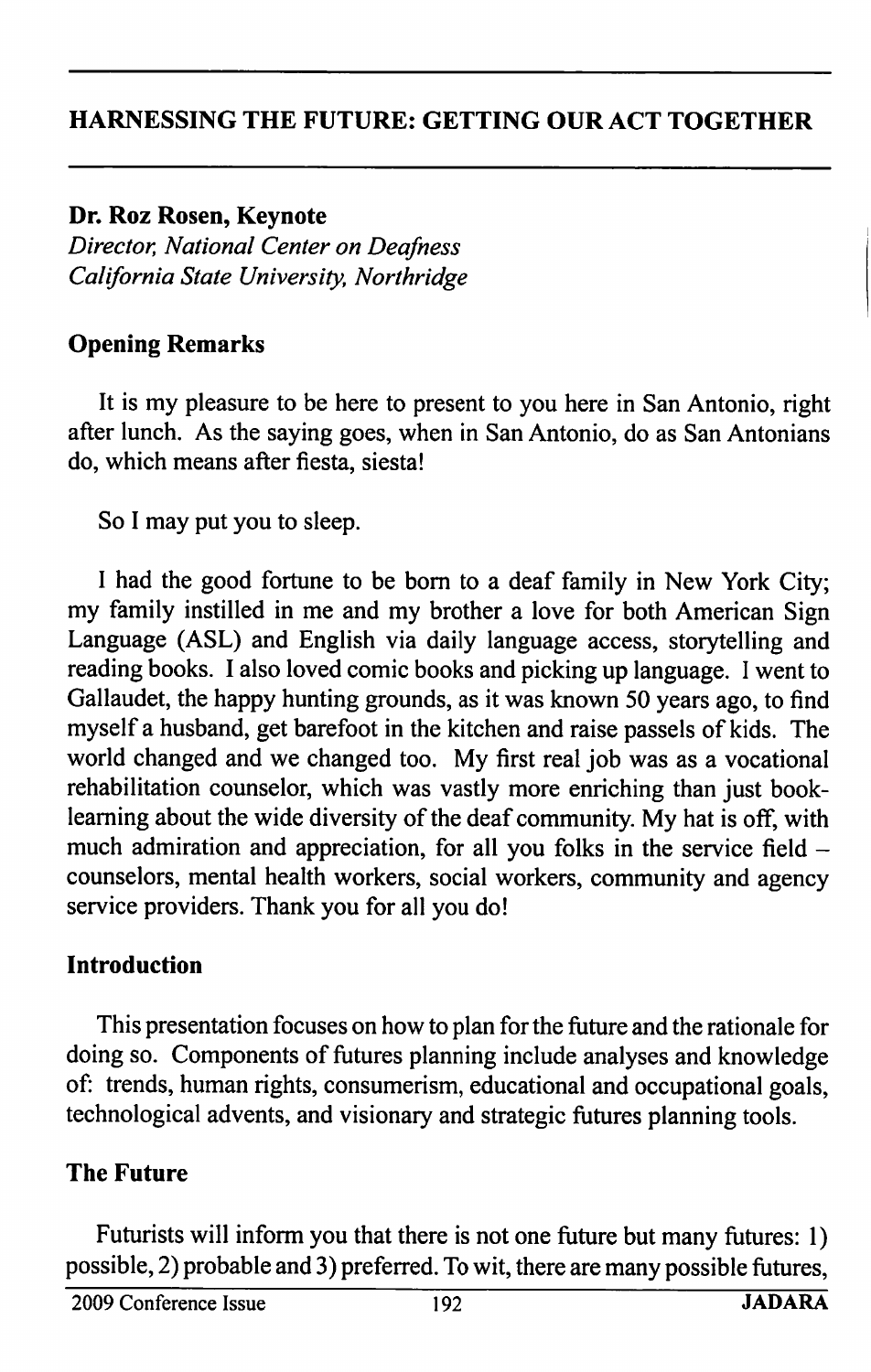some probable futures but just a few preferred futures. There are choices to be made. Not to choose your preferred future is in itself a choice. To achieve your preferred future, you must envision, analyze, strategize and implement plans, in collaboration with other stakeholders, assess progress and make modifications as needed. "The most reliable way to anticipate the future is by understanding the present," proffers John Naisbitt, author of Megatrends (1980). This includes analyses and syntheses of current happenings gleaned through newspapers, the media, research, and other sources of information, to arrive at clusters of events and directions, thus framing trends.

A tourist was riding in a taxicab in Washington D.C., admiring the many monuments and the inscriptions on them. He noted one, "The Past is Prologue." Not quite understanding, he asked the cabdriver for a translation, and the cabdriver responded, "I'm not sure but I think it means you ain't seen nuttin' yet!" The future definitely holds awesome changes for all of us. The last 25 dramatic years are a harbinger of the tremendous promises the future may bring.

It is interesting to note how intelligent industrial leaders have been proven so very wrong:

- • "This 'telephone' has too many shortcomings to be seriously considered as a means of communication. It's of no value to us." $- A$  memo at Western Union, 1878 (or 1876).
- • "When the Paris Exhibition [of 1878] closes, electric light will close with it and no more will be heard of it." $-$ Oxford professor Erasmus Wilson
- • "Heavier-than-air flying machines are impossible." - Lord Kelvin, British mathematician and physicist, president of the British Royal Society, 1895.
- •"The horse is here to stay but the automobile is only a novelty  $-$  a fad." - The president of the Michigan Savings Bank advising Henry Ford's lawyer, Horace Rackham, not to invest in the Ford Motor Co., 1903
- • "The cinema is a fad, just a canned drama. Audiences prefer flesh and blood on the stage." - Charlie Chaplin, actor, producer, director, and studio founder, 1916"[Television] won't last more than the first six months. People will not stare at a plywood box every night." - Darryl Zanuck, movie producer, 20th Century Fox, 1946.
- • "Why would anyone want a computer in their home?" - Ken Olson, president, chairman and founder of Digital Equipment Corp (DEC), maker of big business mainframe computers, opposing the PC in 1977.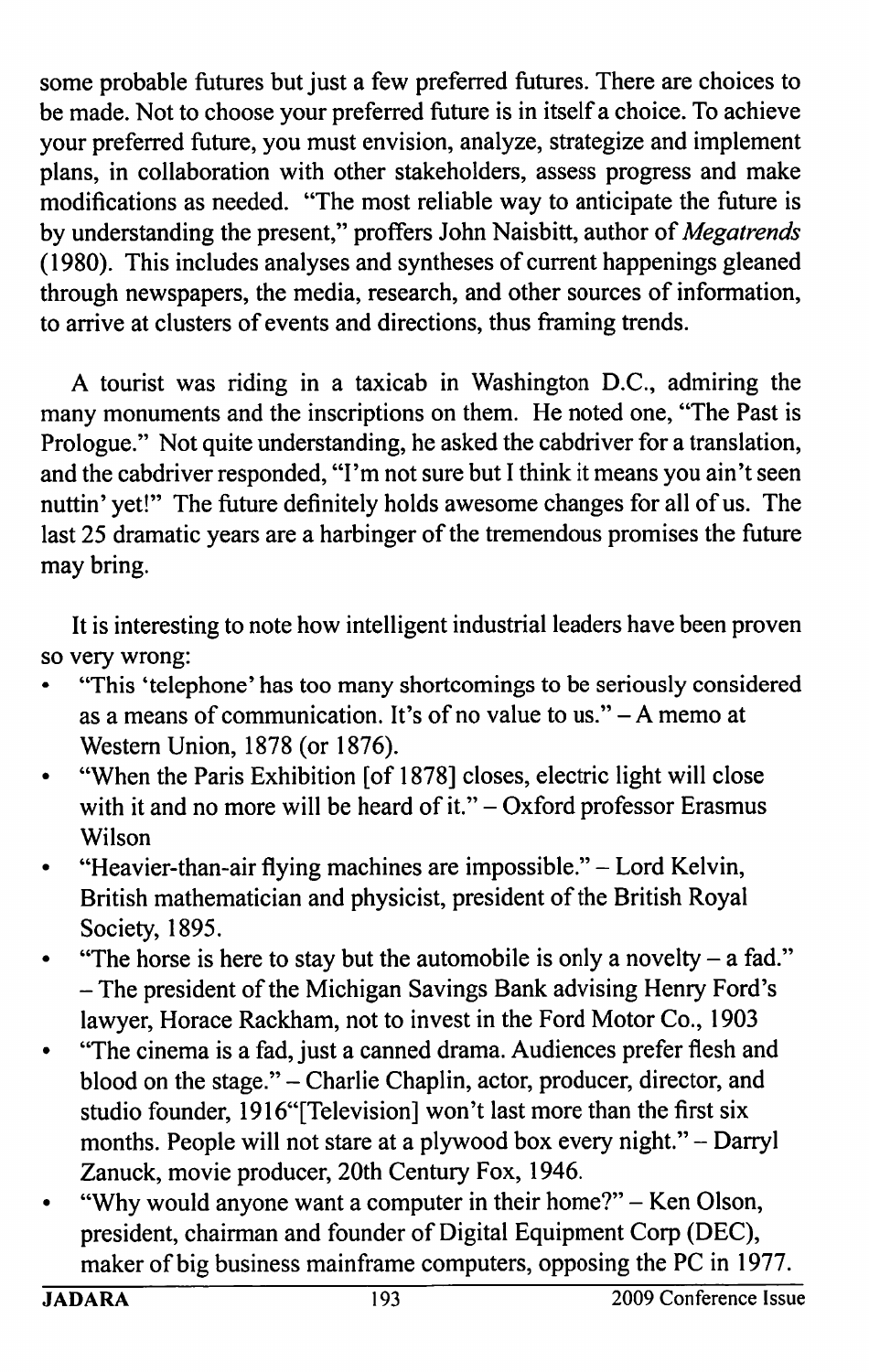•And the granddaddy of them all  $-$  "Everything that could be invented has been invented." Patents Office Director, 1900s.

Also telling are those missed the opportunity to move to the next level and thus have fallen by the historical wayside. The gaslight company missed the next quantum leap, and shrugged off the possibilities of the light bulb. The Western Union Company neither invented nor incorporated the telephone and telephony. The horse buggy manufacturers did not transform into the automobile industry. The telephone company did not expand to include point to point computer networks. Nowadays it is essential to maintain an open mind for infinite spin-off possibilities.

Some current predictions in technology and biology (as noted on the website www.futureforall.org) may not be far-fetched: Artificial intelligence; biotechnology (growing organs, manipulating DNA); designer babies or bodies; mind/emotion control; age reversal/eternal life; instant info; virtual info; wireless all-in-one devices; holographic messages; colonizing space; paperless/cashless; phone implants; merge of computers and brains; nanoscale computers; global network; robots everywhere to clean, care for all your needs at home and even serve as your partner; instant language translators; downloading brains; encoding yourself to live as a matrix in a computer, and self-driving or flying cars.

## Megashifts in our Field

What about predictions within the field of education and services within the deaf community? What did they think 30 years ago regarding "far fetched notions" which are more or less today's realities?

Could anyone have conceived that P.L. 94-142 (IDEA) would have flipped education of deaf students from 80% in special schools and programs for deaf students in 1980 to 80% in mainstream settings? That Gallaudet and NTID together would serve less than 10% of the national population of approximately 25,000 postsecondary deaf students? (However, the vast majority of deaf college graduates nowadays do graduate from those two colleges.) That communication and information access would increase exponentially through interpreters and technology? That interpreters would be provided at no cost to consumers for most situations and that there would be laptop computers, pagers and videophones nearly everywhere? That the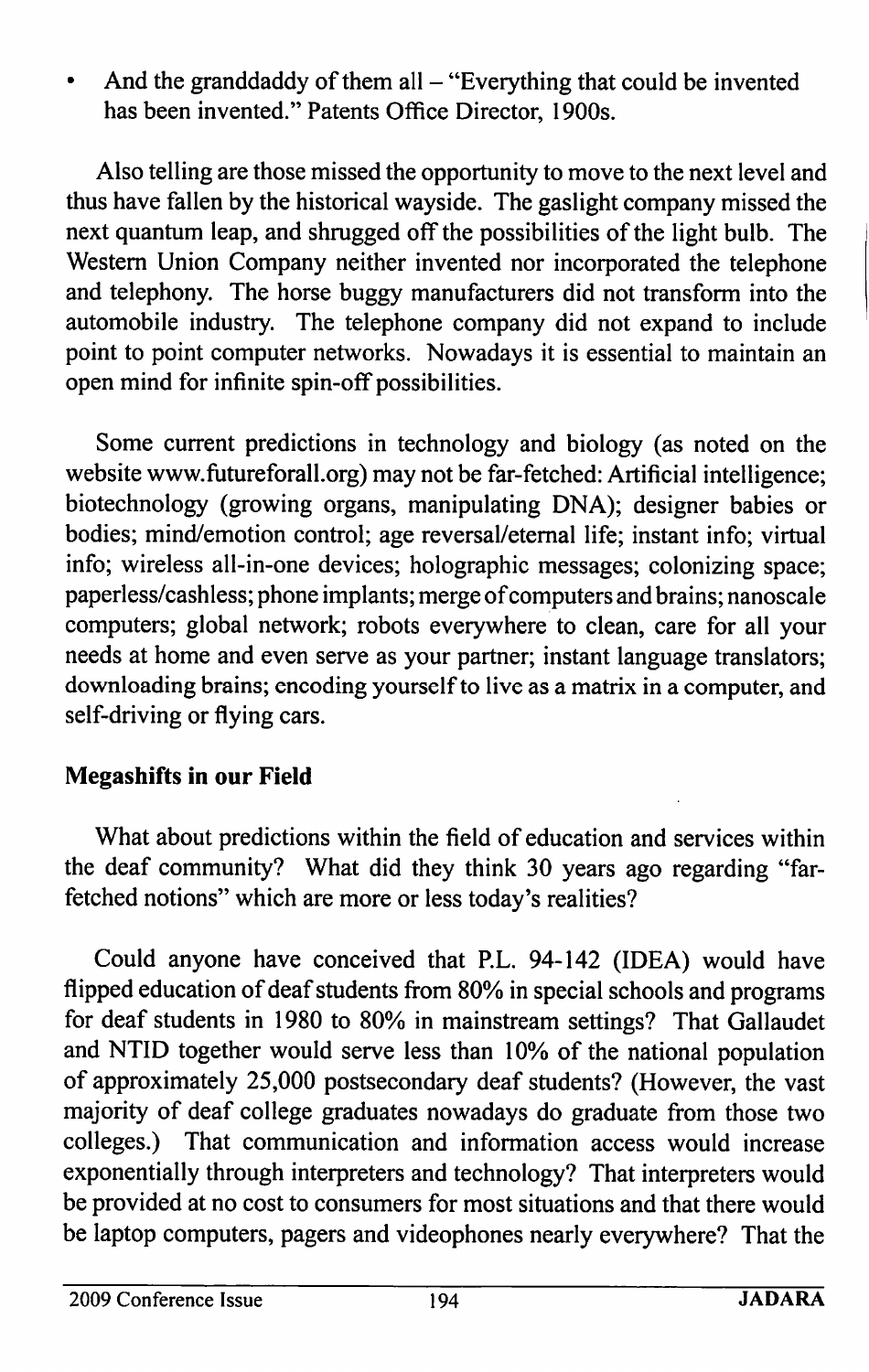Americans with Disabilities Act would transform the face of public services and employment. That government support in terms of policy, funds and leadership would reduce so dramatically? That there would not be the likes of Boyce Williams and Mac Norwood in the leadership echelons of the government, to advocate for us? That there would be mega-shifts in ASL, culture and community, with growing respect and bodies of research in those fields? That ASL would be the third most used language in the United States, after English and Spanish? Fortunately, the fact of all this is that deaf person is more empowered today yet faces daunting challenges,

## Groundswell for Change

What may be some predictions for the year 2020 related to the Deaf community, access, education, employment and community services? These can be good, bad and/or ugly. It behooves us to begin envisioning and collaborating towards preferred futures. As Abraham Lincoln stated, the best way to predict your future is to create it.

A quick view of the megatrends can help us expedite and frame our thought stream. The shift from industrial to informational economy indicates the valuation of people over products. Diversity and globalism are very much in evidence in the U.S. We have clearly moved beyond standard answers to the knowledge that there are multi-altematives. Instead of pathological paternalism, we seek and expect our human right to self-determination and partnerships. Rather than engage in provider-patient relationships, we expect rights and participation as consumers. "Nothing about us without us" is our mantra. In reviewing programs and processes, accountability for outcomes has replaced mere activities or progress. For success in communities and the marketplace, collaborations are more potent than competitions. We appreciate the need to move from silos to seamless webs of interdisciplinary, integrative, global solutions. Technological advances are impressive but "high-tech, high- touch" approaches or "humanity first" stances are viewed by corporations and communities as an increasingly paramount value. Megatrends 2010 points out that "The most exciting break-through of the 21<sup>st</sup> century is not technology but the expanding concept of what it means to be human," (Aburdene, 2005).

Demography is destiny. But more than that, people in the United States have become accustomed to diversity as a value rather than merely as a word. As explained in Tipping Points (Gladwell, 2000) converging forces create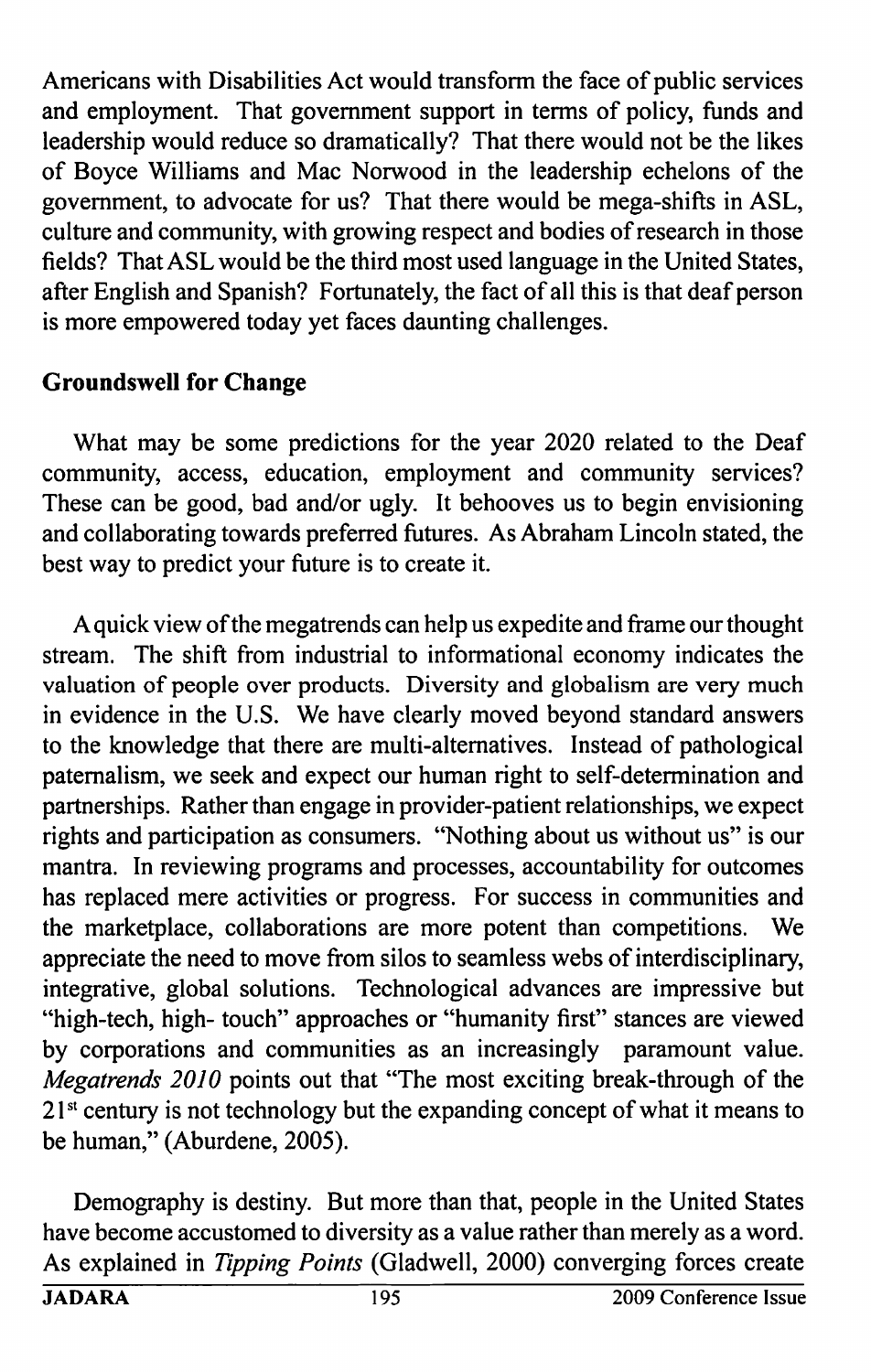situations which have become infectious and thus transformative in our society. Activists for civil rights in the 1950s and 1960s have made a number of litigative and legislative breakthroughs. Although these were momentous, they were not in themselves sufficient to breathe life into sleeping giants. More, much more breakthroughs were needed. The great divide and daily social injustice led to "Black Power" and clenched fists. Black Pride with its "Black is Beautiful" slogan emerged. More importantly, television shows in everyone's living room portraying successful African Americans such as Bill Cosby, the Jeffersons, and Different Strokes have paved the way for greater social acceptance and consequently the United States' first African American president. The National Theatre of the Deaf, Sesame Street, and Deaf West Theatre have and are doing a monumental job in promoting appreciation of the beauty and depth of ASL. Marlee Matlin has shown the world that deaf people are as capable as anyone else. Further groundwork and converging across disciplines can and will create paradigm shifts to actualize equality and equity for deaf and hard of hearing people in society, language acquisition, education, employment and community.

# Technological Innovations

What are the kinds of technologies available today and how has technology enabled advancement to the next level? The different tools for technologically enabled communication access today include: Real Time Captioning (CART, Type Well), Remote Conference Captioning (RCC), handheld communication devices, computer supported discussions, assistive listening devices (ALDs) & CAPTEL, video remote interpreting (VRI), videophones and video relay services, using portable videophones, netbooks, laptops and desktops, VRI, video conferencing including web-supported conferencing with screens showing several people in remote locations at the same time such as e/pop. Smart Boards, Network System/Think Tank group processing, and online educational support. Innovative service providers have used technology to reach out to target audiences for less cost and individuals may wish to navigate the web to gain the needed information prior to subsequent meetings. For example, Ohio uses web-supported video conferencing to connect ASL users in a virtual Alcoholic Anonymous support meeting rather than having them travel great distances statewide for accessible meetings. The cost becomes incrementally less. The national postsecondary network, PEPNet, (2009) provides training and support services, online, in transition to professionals on using online iTransition tools for high school students which includes: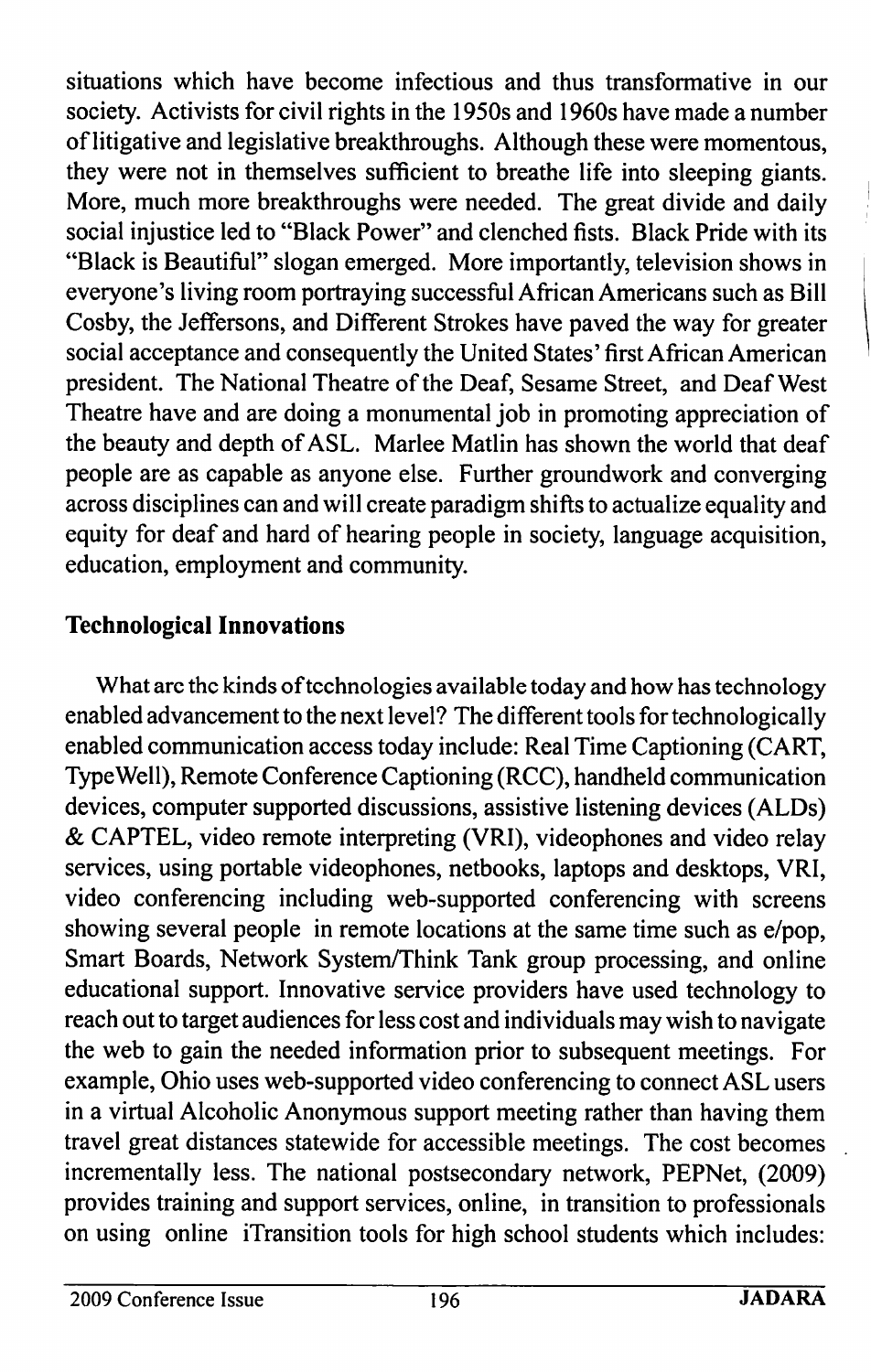Career Interests and Education Choices: It's My Plan; First Year College Success: Be the One; Essential Skills for College Living: It's My Life; and eFolio: My Online Portfolio.

One of my best friends is Mr. Google. Millennial teenagers are technologically networked with variations of pagers, instant messaging. Twitter and Facebook. Distance education, electronic tutorial assistance and online help further interconnectivity and education. Technology is marvelous. I personally can't wait for my pocket hologram interpreter. However we need to go beyond "brick and click" systems and look at the knowledge and skills needed in people.

### Educational and Employment Relations

The federal department of Occupational Employment Statistics projections (2000-2010) explodes conventional curricula with the statement that "Knowledge in science and mathematics will be needed for 80% of the fastest growing jobs. Anew definition of literacy is required for understanding documents and quantitative material."

We need to expand the definitions of literacies to include the current body of research on multiple functional literacies and intelligences to include: language and linguistics, numeracy and science, cultural, technological and interpersonal relationships (Seider, 2009). Federal Reserve chair Ben Bemanke adds financial literacy to important functional literacies, especially for minority and disadvantaged groups.

Expected competencies for students at the Califomia State University, Northridge, wrap around the academic curriculum and encompass five additional common learning themes: Becoming One's Own Person, Achieving Capacity for Mutually Supportive Relationships, Demonstrating Social and Civic Responsibility, Utilizing Effective Thinking, and Applying Knowledge and Practical Competence. Each of these comes with its own set of learning outcomes and rubrics.

Education contributes not only to the desirable quality of life but also functions as an economic leverage, more so for the deaf person. According to the U.S. Department of Commerce, the American worker's average annual salary usually corresponds to the education level attained, as follows: \$19,000 for a high school dropout; \$26,200 for a high school graduate with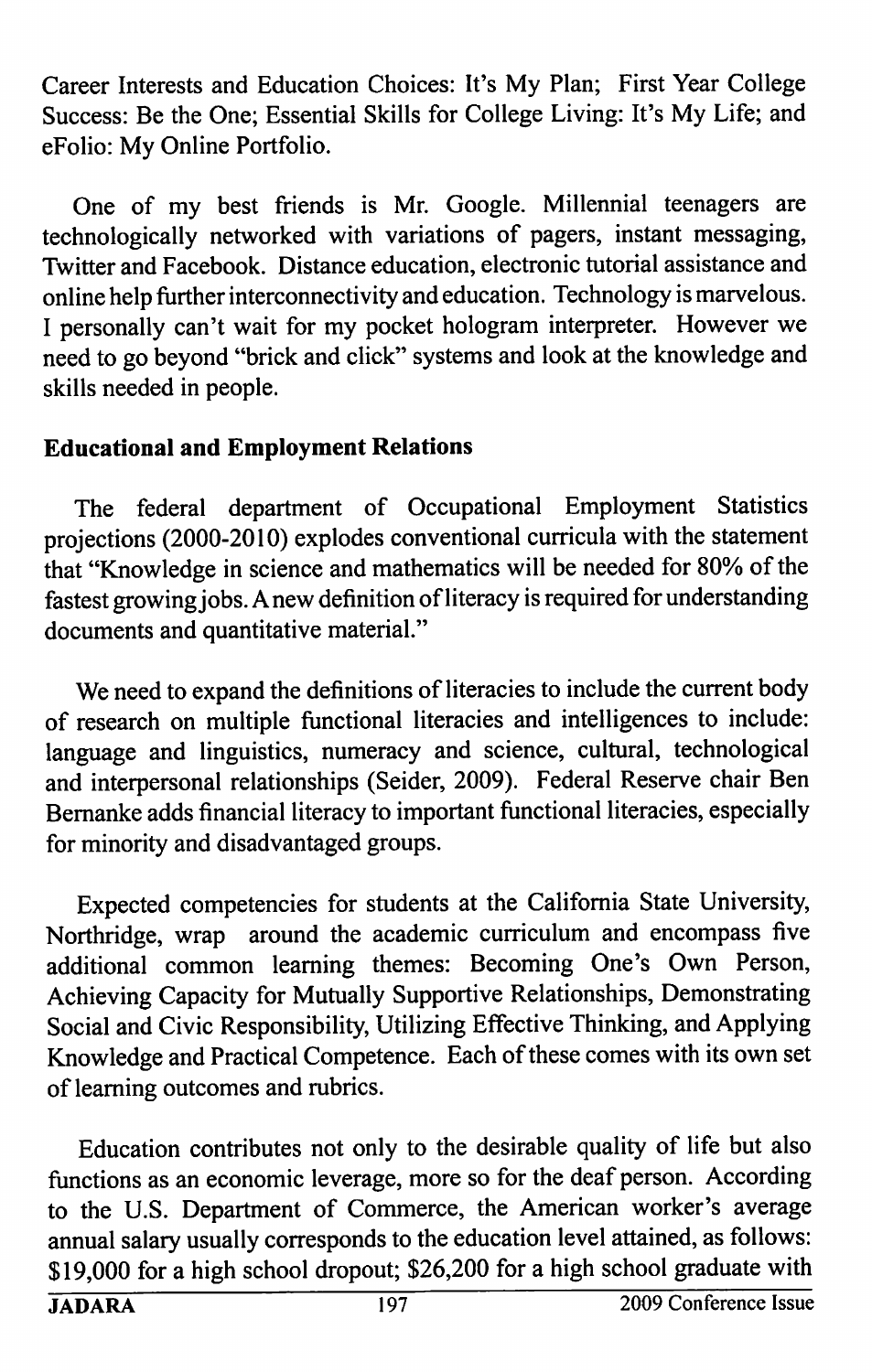no postsecondary education; \$33,400 for an Associate's Degree; \$42,200 for a Bachelor's Degree; \$52,300 for a Master's Degree; \$70,700 for a Doctoral Degree; and \$81,500 for a Professional Degree. As former President Bill Clinton postulates, "The more you learn, the more you eam."

Research on educational achievements of deaf students continues to be discouraging. Only one out of three young people graduate from a residential school with an academic diploma (Schroedel & Watson, 1991). Thirty percent of deaf and hard of hearing high school leavers are eligible for community and four-year colleges; furthermore 70% of them drop out of college without receiving a degree (Bowe, 2003; Schroedel, Watson & Ashmore, 2003). The dire statistics should behoove advisors and rehabilitation counselors to recommend colleges which do offer programs with critical masses of deaf students, quality support services, and some direct communication courses and co-curricular student development programs. Economic changes, more now than ever before, will impact adversely upon educational success for students. Vocational rehabilitation counselors in Califomia are encouraged to send students to lower-cost community colleges as a first choice. The "false" savings will result in high costs with drop outs, decreased self-esteem, and subsequent rehabilitation programs or welfare payments. It is far better to send those students to solid community colleges and four-year programs such as CSUN and others, where retention and graduation rates are proven. As graduates and employees, they will pay the state back manifold in taxes.

# Human Rights, Education and Consumerism

How should schools, agencies, consumers, families and policy makers collaborate on improving educational success for young deaf children? For enlightenment on appropriate pedagogies for deaf children, one may need to look beyond practices in this country to human rights on the international level. The 1987 Resolution of the World Federation of the Deaf (WFD) asserts: "The distinct national sign languages of indigenous deaf populations should be officially recognized as their natural language of right for direct communication... Teachers of the deaf are expected to learn and use the accepted indigenous sign language as the primary language of instruction." A WFD position paper in 2001 reaffirms: "Deaf children must have the same quality access to education as non-Deaf children. Furthermore, sign language (bilingualism) is their birthright." The United Nations in 2006 ratified the International Convention on Human Rights for Persons with Disabilities (2006), which unequivocally spells out the human right to sign language and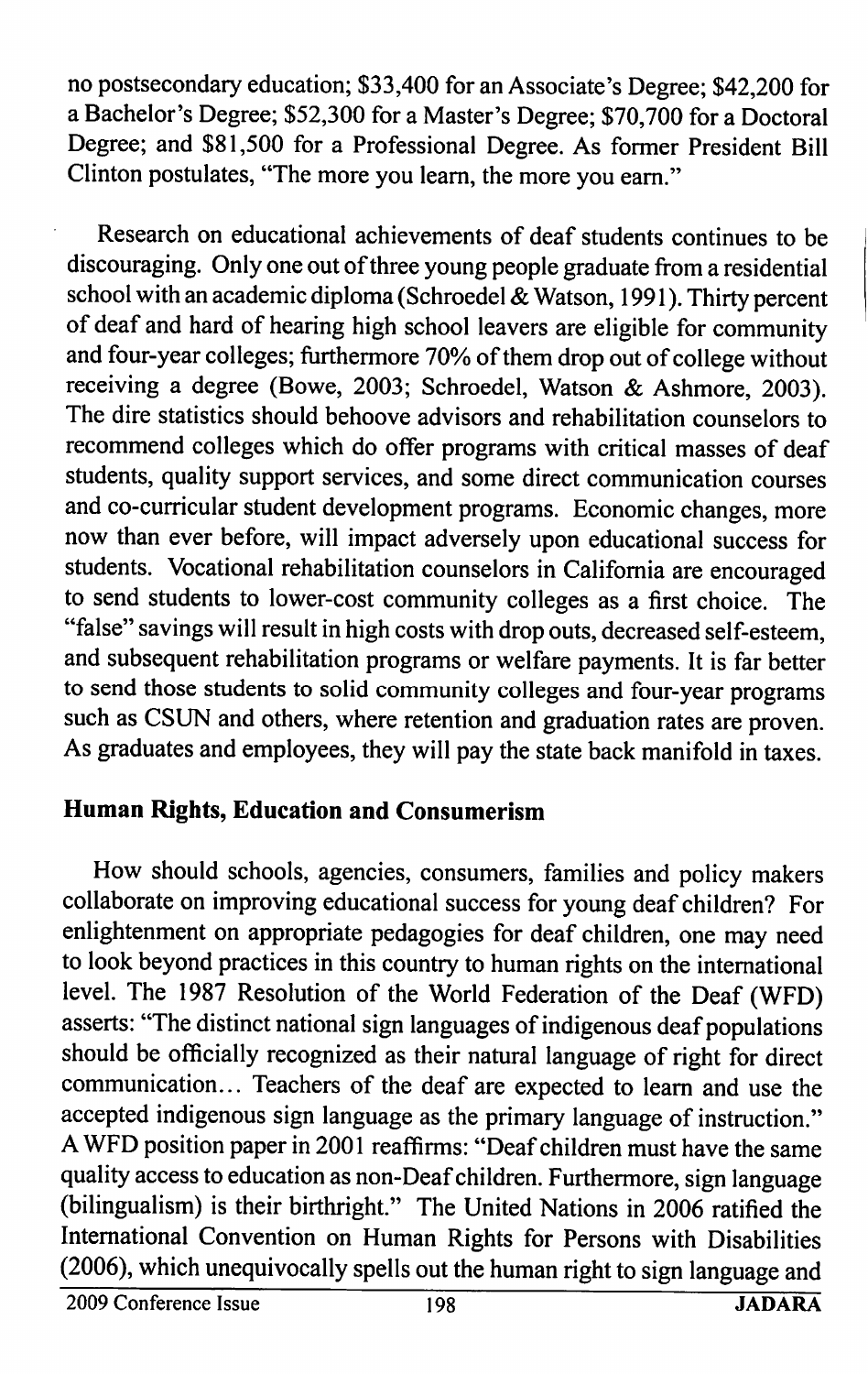bilingual approaches in education for deaf and hard of hearing learners of all ages. Success for children requires a seamless system of educational support for deaf and hard of hearing infants with qualified bilingual professionals, both deaf and hearing.

Artist Maureen Klusza of www.moeart.com heartbreakingly illustrates in a cartoon the difference between two typical infants, one hearing who is signing gleefully and the other, deaf, with shackled hands. However, the bottom line is that the deaf child does not fail; the system fails the deaf child. A coalition in Califomia is working on transforming policies and practices in early identification and intervention and in advocating for quality regionalized educational programs. Deaf people, ASL, culture and community are part of the vibrant mosaic of society in the United States. An understanding, appreciation and admiration of these will lead to greater acceptance and thus success for deaf children, their families and the profession. It does take a whole village to raise and to graduate a deaf student. A rising sea lifts all boats. How can the educational paradigm for deaf and hard of hearing students be changed? Habilitation now, not rehabilitation later.

# Strategic Planning

Where does one start in planning the future? Linear routes to the future are not possible. Out-of-box thinking and envisioning possible futures are essential. There are challenges, choices and changes to be made. Mutual goals and collaborations can bring the proverbial mountain to schools and programs. Central values need to guide the conversation. Firms of Endearment (Sisodia, 2007) illustrates the process of successful corporate changes; empathy, excellence and empowerment lead to engaging and enduring changes. Van Der Werff (1998) provides steps on hamessing the future. Aburdene (2005) expounds in Megatrends 2010 that humanity (and human rights) needs to be the bottom line, essential for success. Guidelines need to be deaf-friendly, networked and system-focused.

- • Clarify human rights, shared mission, vision and values; use as guides for planning and decision making.
- •Create preferred futures and "what-if" scenarios. Likelihood-Impact analyses are helpful.
- • Keep an open mind, listen, and learn from outsiders. Expect the unexpected.
- $\bullet$  Create synergy via think-tanks, analyses of trends, current events, data & needs, collaborations and political coalitions.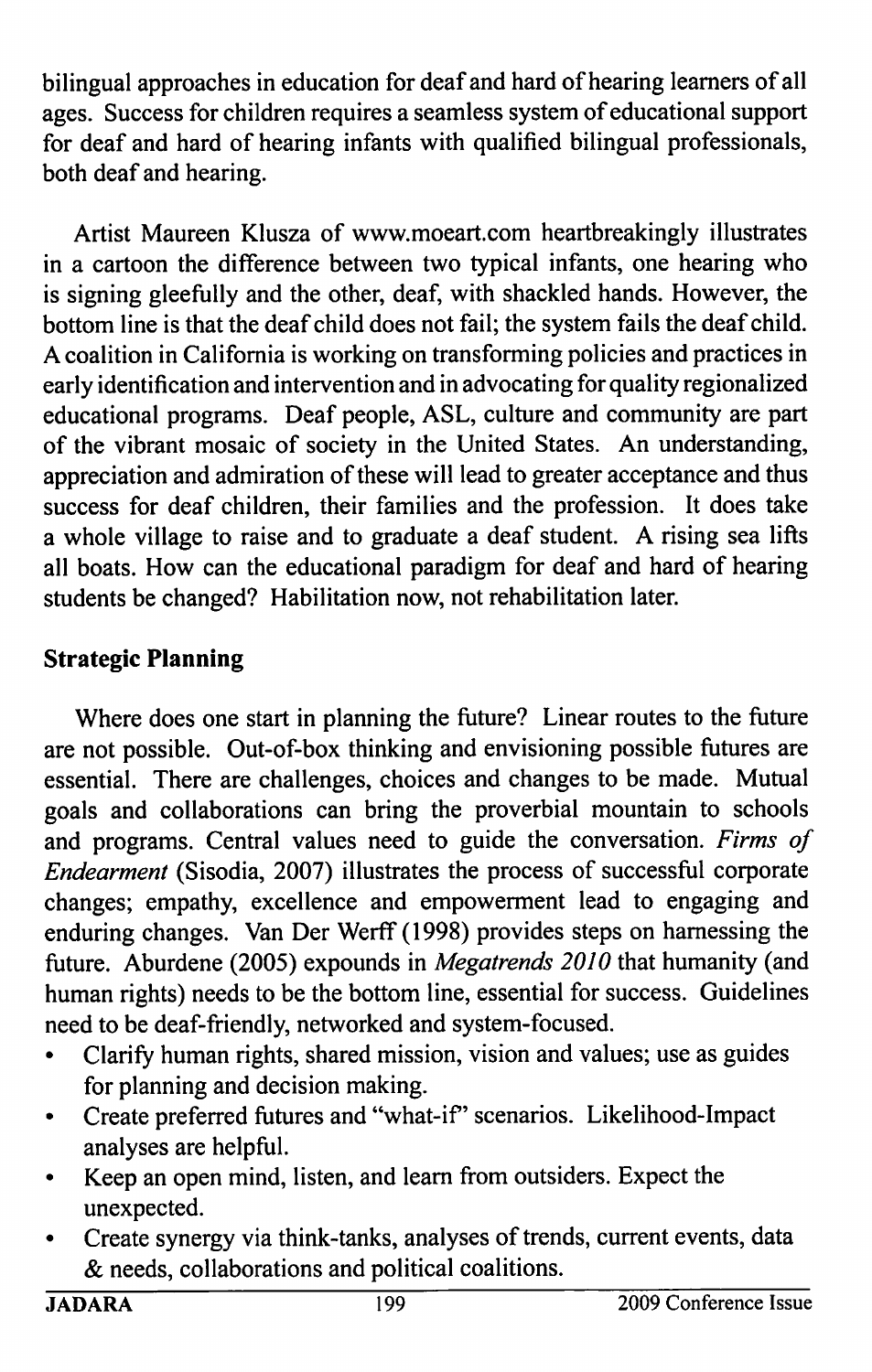- •Value your associates and consumers.
- •Maintain balance in your life.

All in all, it's all about you, your program, and your ability to meet the needs and goals of the deaf student or consumer.

Dr. Roz Rosen, Director National Center on Deafness California State University - Northridge 18111 Nordhoff St. Northridge, CA (818) 677-2611 TTY roz. rosen@csun. edu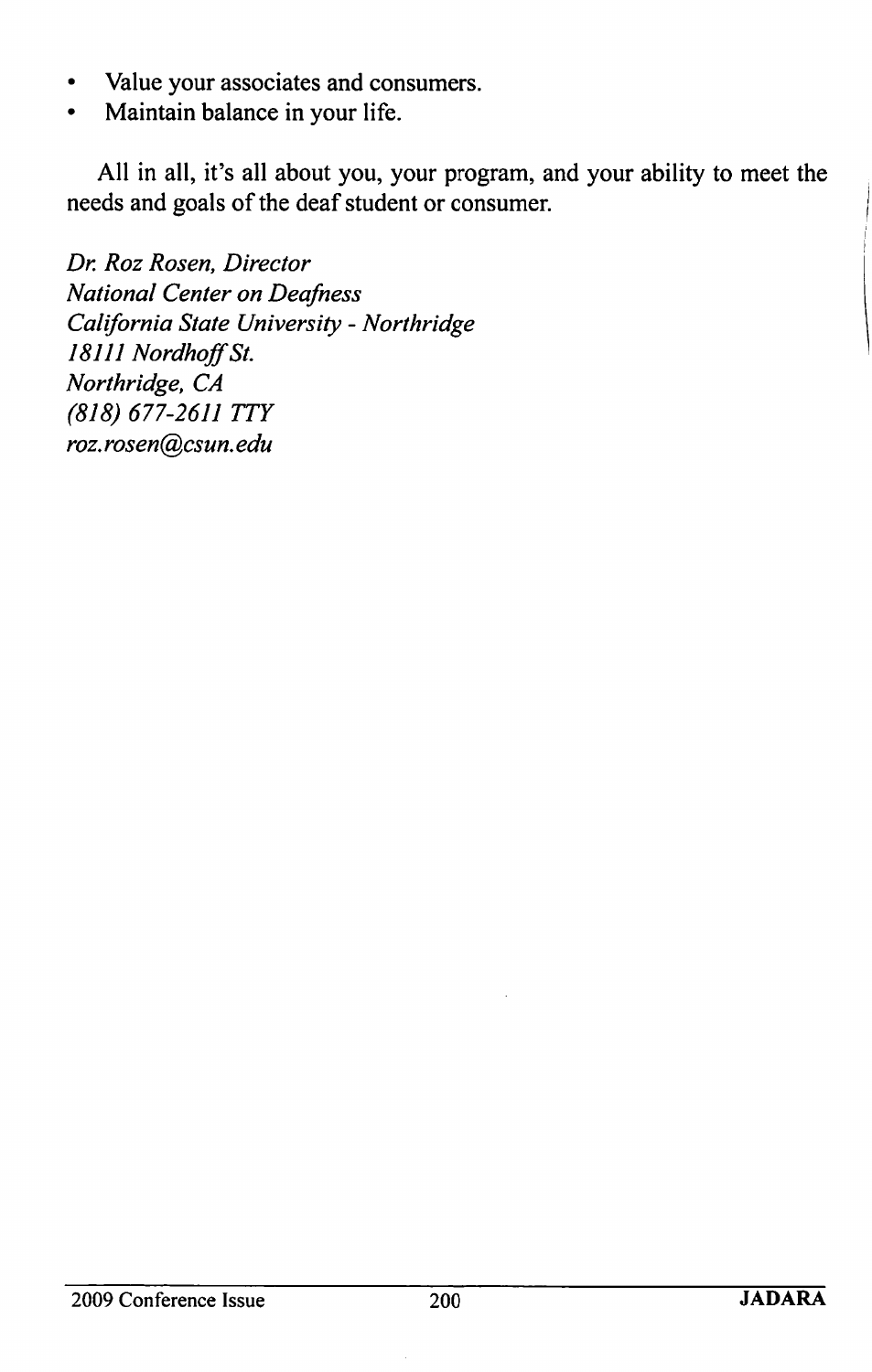#### References

- Aburdene, P. (2005). Megatrends 2010: The rise of conscious capitalism, Charlottesville, VA: Hampton Roads Pub. Co.
- Bowe, F. (2003). Transition for deaf and hard of hearing students: A blueprint for change. Journal of Deaf Studies and Deaf Education, 8(4), 486-493.
- Gladwell, M. (2000) The tipping point: How little things can make a big difference. Boston: Little, Brown.
- Postsecondary Education Program Network (PEPNet) (2009). iTransition. Retrieved online at http://www.pepnet.org
- Seider, S. (2009). An educator's journey toward multiple intelligences. Retrieved April 1, 2009 from http://www.edutopia.org/multipleintelligences-theory-teacher
- Schroedel, J. G., & Watson, D. (1991) Postsecondary education for students who are deaf: A summary of a national study. OSERS News in Print, 4(1), 8-14.
- Schroedel, J. G., Watson, D., & Ashmore, D. (2003). A national research agenda for the postsecondary education of deaf and hard of hearing students: A road map for the future. American Annals of the Deaf, 148(2), 67-73.
- Sisodia, R. (2007). Firms of endearment: How world-class companies profit from passion and purpose. Upper Saddle River, NY: Wharton School Publishing.
- Top failed technology predictions, (n.d.). Retrieved April 1, 2009, from http://listverse.com/history/top-30-failed-technology-predictions
- United Nations. (2006). International Convention on Human Rights for Persons with Disabilities. Retrieved online at http://www.un.org/ esa/socdev/enable